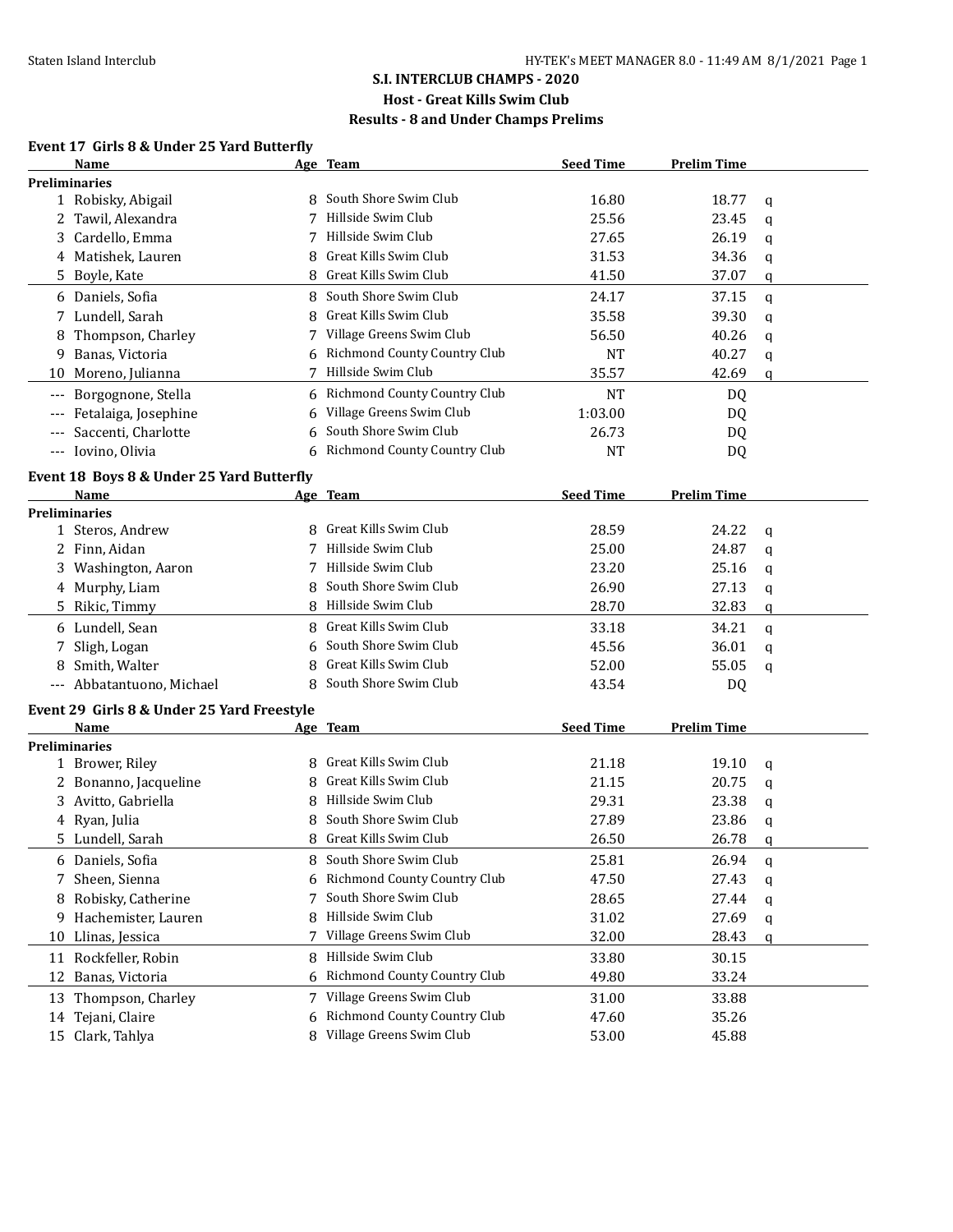### **S.I. INTERCLUB CHAMPS - 2020**

# **Host - Great Kills Swim Club**

## **Results - 8 and Under Champs Prelims**

#### **Event 30 Boys 8 & Under 25 Yard Freestyle**

|                     | Name                                          |    | Age Team                     | <b>Seed Time</b> | <b>Prelim Time</b> |              |
|---------------------|-----------------------------------------------|----|------------------------------|------------------|--------------------|--------------|
|                     | <b>Preliminaries</b>                          |    |                              |                  |                    |              |
|                     | 1 Augustine-Martino, Grayson                  |    | 7 South Shore Swim Club      | 18.84            | 17.49              | q            |
|                     | 2 Caputo, Patrick                             | 8  | Great Kills Swim Club        | 24.91            | 21.71              | q            |
| 3                   | Grewer, Russell                               | 7  | Hillside Swim Club           | 28.50            | 21.90              | q            |
|                     | 4 Sheen, Robert                               |    | Richmond County Country Club | 37.50            | 22.17              | q            |
|                     | 5 Martuccio, Nate                             |    | Hillside Swim Club           | 27.20            | 22.61              | q            |
|                     | 6 Zacchilli, Michael                          |    | 7 Village Greens Swim Club   | 25.00            | 23.32              | $\mathbf{q}$ |
| 7                   | D'Ambrosio, Gabriel                           | 8  | Hillside Swim Club           | 29.40            | 24.66              | q            |
| 8                   | Stanislaro, Christian                         | 8  | Great Kills Swim Club        | 26.34            | 26.54              | q            |
| 9                   | Sligh, Logan                                  | 6  | South Shore Swim Club        | 33.57            | 30.90              | q            |
| 10                  | Reed, Shane                                   | 7  | Great Kills Swim Club        | 33.66            | 31.96              | q            |
|                     | 11 Zacchilli, Nicholas                        |    | 5 Village Greens Swim Club   | 37.00            | 32.49              |              |
| 12                  | DiStefano, Jake                               | 8  | Richmond County Country Club | 49.60            | 39.06              |              |
|                     | 13 Barth, Mason                               | 5  | South Shore Swim Club        | 39.73            | 51.42              |              |
|                     | 14 Gilroy, Kean                               | 5. | Richmond County Country Club | 45.70            | 52.16              |              |
|                     |                                               |    |                              |                  |                    |              |
|                     | Event 43 Girls 8 & Under 25 Yard Breaststroke |    |                              |                  |                    |              |
|                     | <b>Name</b>                                   |    | Age Team                     | <b>Seed Time</b> | <b>Prelim Time</b> |              |
|                     | <b>Preliminaries</b>                          |    | Hillside Swim Club           |                  |                    |              |
|                     | 1 Cardello, Emma<br>2 Tawil, Alexandra        | 7  | Hillside Swim Club           | 31.98<br>32.22   | 28.82<br>32.44     | q            |
|                     | Ryan, Julia                                   | 8  | South Shore Swim Club        | 33.72            | 33.45              | q            |
| 3                   | 4 Boyle, Kate                                 | 8  | Great Kills Swim Club        | 35.87            | 37.61              | q            |
|                     |                                               | 8  | South Shore Swim Club        |                  |                    | q            |
| 5.                  | Buccheri, Kate                                |    |                              | 14.52            | 38.12              | q            |
|                     | 6 DiStefano, Everly                           | 6  | Richmond County Country Club | 54.60            | 39.71              | q            |
| 7                   | Moreno, Julianna                              | 7  | Hillside Swim Club           | 35.52            | 41.88              | q            |
| 8                   | Garritano, Leila                              |    | Great Kills Swim Club        | 45.56            | 41.99              | q            |
| 9                   | Matishek, Lauren                              | 8  | Great Kills Swim Club        | 40.40            | 43.75              | q            |
| 10                  | Tejani, Claire                                | 6  | Richmond County Country Club | 52.50            | 48.47              | q            |
| $---$               | Borgognone, Stella                            | 6  | Richmond County Country Club | 59.30            | DQ                 |              |
| $\qquad \qquad - -$ | Saccenti, Charlotte                           | 6  | South Shore Swim Club        | 40.99            | DQ                 |              |
|                     | Event 44 Boys 8 & Under 25 Yard Breaststroke  |    |                              |                  |                    |              |
|                     | Name                                          |    | Age Team                     | <b>Seed Time</b> | <b>Prelim Time</b> |              |
|                     | Preliminaries                                 |    |                              |                  |                    |              |
|                     | 1 Augustine-Martino, Grayson                  | 7  | South Shore Swim Club        | 26.47            | 24.44              | q            |
|                     | 2 Boyer, Jonathan                             |    | 8 South Shore Swim Club      | 27.75            | 26.57              | q            |
|                     | Finn, Aidan                                   |    | 7 Hillside Swim Club         | 26.60            | 27.36              | q            |
|                     | 4 D'Ambrosio, Gabriel                         | 8  | Hillside Swim Club           | 31.50            | 29.39              | q            |
|                     | 5 Lundell, Sean                               | 8  | Great Kills Swim Club        | 41.94            | 37.55              | q            |
|                     | 6 Abbatantuono, Michael                       | 8  | South Shore Swim Club        | 40.00            | 37.57              | q            |
| 7                   | Stanislaro, Christian                         | 8  | Great Kills Swim Club        | 43.47            | 38.25              | q            |
| 8                   | Grewer, Russell                               | 7  | Hillside Swim Club           | 32.70            | 39.43              | q            |
|                     | 9 Reed, Shane                                 | 7  | Great Kills Swim Club        | 50.00            | 1:05.97            | q            |
|                     | Event 53 Girls 8 & Under 25 Yard Backstroke   |    |                              |                  |                    |              |
|                     | Name                                          |    | <u>Age Team</u>              | <b>Seed Time</b> | <b>Prelim Time</b> |              |
|                     | <b>Preliminaries</b>                          |    |                              |                  |                    |              |
|                     | 1 Robisky, Abigail                            |    | 8 South Shore Swim Club      | 21.43            | 21.42              | q            |
|                     |                                               |    |                              |                  |                    |              |